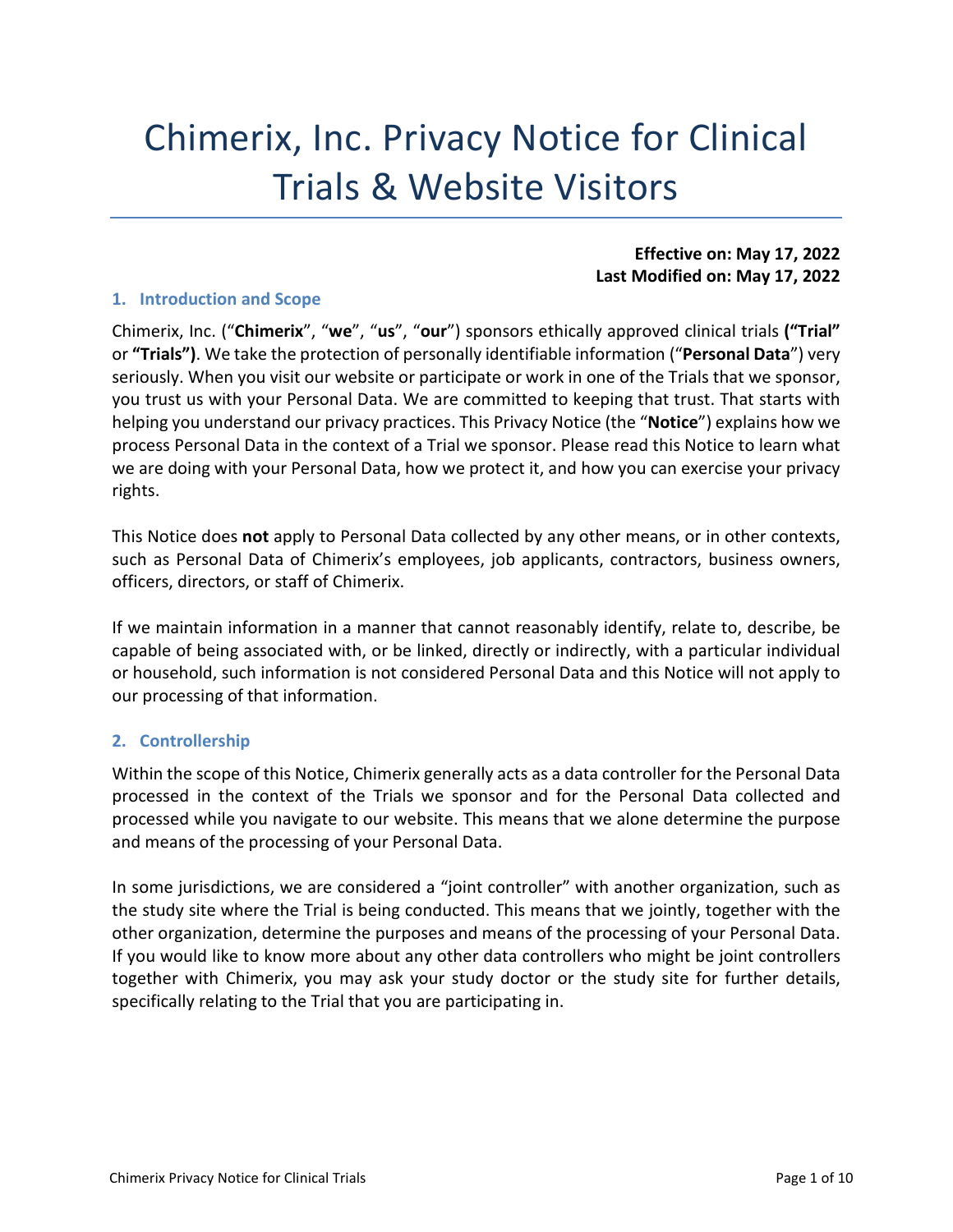# **3. Categories of Personal Data**

#### **3.1 Personal data of Individual Trial Participants**

Personal Data is collected by our service providers like the Trial site (the clinic or other healthcare facility where the Trial is being run) or other third parties, such as your doctors or our clinical research organizations.

The following types of Personal Data may be processed in the context of our Trials and shared with us:

- demographics such as:
	- $\circ$  the month/year of birth (or age at time of initial diagnosis and age at time of each recurrence);
	- $\circ$  information on your sex (male/female), race, ethnicity; and
	- $\circ$  country where patients received treatment at initial diagnosis and each recurrence.
- location information, such as the location of your testing site and Trial location (i.e. study site);
- health care information, such as the identity and contact information of your doctors and health care providers;
- health information, such as your medical history (i.e. tumor and other disease characteristics, surgical history, radiation history, treatment history, imaging data and radiography assessments);
- current health status and reaction to the Trial drug or treatment; and/or
- your genetic information.

In some cases, additional Personal Data will be shared with us during the Trial monitoring process whereby our monitors and personnel will have access to your unredacted medical records, or otherwise in the context of our Trials. In addition to the above, the following types of Personal Data may be viewed and processed by us:

- basic identifying information, such as your first and last name; and/or
- contact information, such as your phone number, physical address, and email address.

You can ask your study doctor if you are unsure whether or not any specific Personal Data that you are being asked to provide is required as part of your participation in the Trial.

## **3.2 Personal Data of Healthcare Providers**

We may process the following types of Personal Data about healthcare providers in the context of our Trials:

- basic identifying information, such as your first and last name;
- contact information, such as your phone number, physical address, and email address;
- professional and employment related information, such as your qualifications and job titles; and/or
- location information, such as the location of your testing site and Trial location (i.e., study site).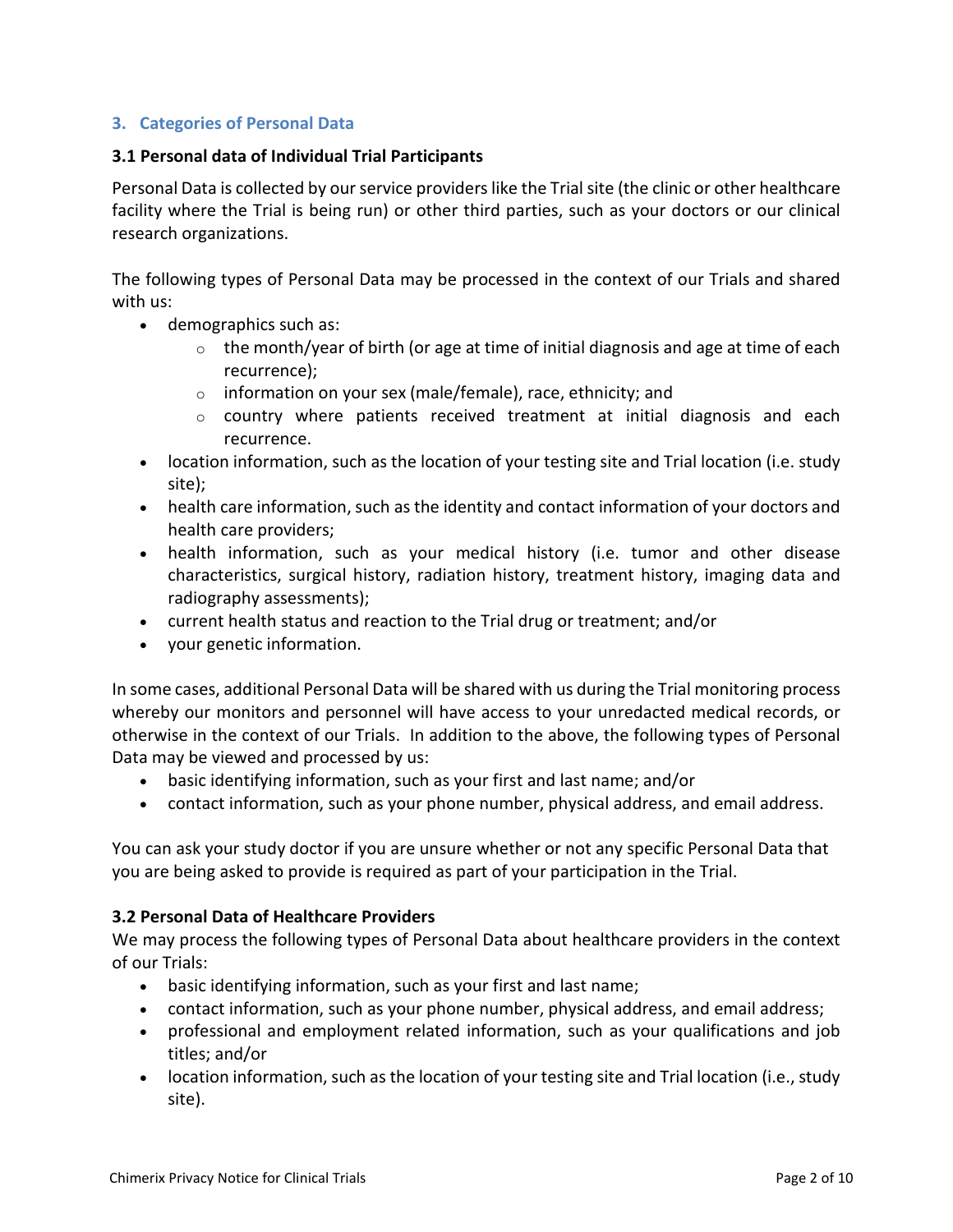# **3.3 Personal Data of Website Visitors**

We may process the following types of Personal Data about website visitors that contact us via our Contact Us, Expanded Access, or Clinical Trials pages and/or the posted email addresses including:

- basic identifying information, such as your name;
- contact information, such as your email address; and/or
- whatever information the individual shares with us in their message.

# **4. How We Receive Personal Data**

We may receive your Personal Data when:

- you provide it directly to us (including when you provide your Personal Data to one of our service providers acting on our behalf);
- a study doctor (also known as an "investigator") or other healthcare personnel at the study site provides it to us, or your healthcare provider provides it to us;
- we receive it from the clinical research organization that conducts the Trial on our behalf;
- you visit one of our Trial-specific websites or online portals; and
- you provide it to us, the clinical research organization, or a study doctor when you complete a pre-screening questionnaire to confirm your eligibility to participate in the Trial.

## <span id="page-2-0"></span>**5. Purpose of Processing**

We may process your Personal Data for the purposes of:

- managing and facilitating the Trial;
- enabling your participation in the Trial;
- answering the research questions for the Trial and aggregating data to generate statistics relating to the Trial and/or study drug or health treatment;
- arranging for the delivery of drugs to you and collection of unused drugs from you in relation to the Trial;
- arranging your transportation to or from the study site;
- sending you reminders about your appointments at the study site, or to take your medication on time;
- monitoring and reporting on any adverse events, such as negative side effects;
- providing compensation for Trial related injuries;
- developing new medicinal drugs or health treatments;
- complying with legislation governing Trials;
- disclosing your Personal Data to the appropriate regulatory authorities, auditors, and ethics committees, if required by law;
- responding to your inquiries and requests; and
- communicating with you on the status of the Trial.

We also process your Personal Data for the specific purposes described in the informed consent form provided to you by Trial personnel.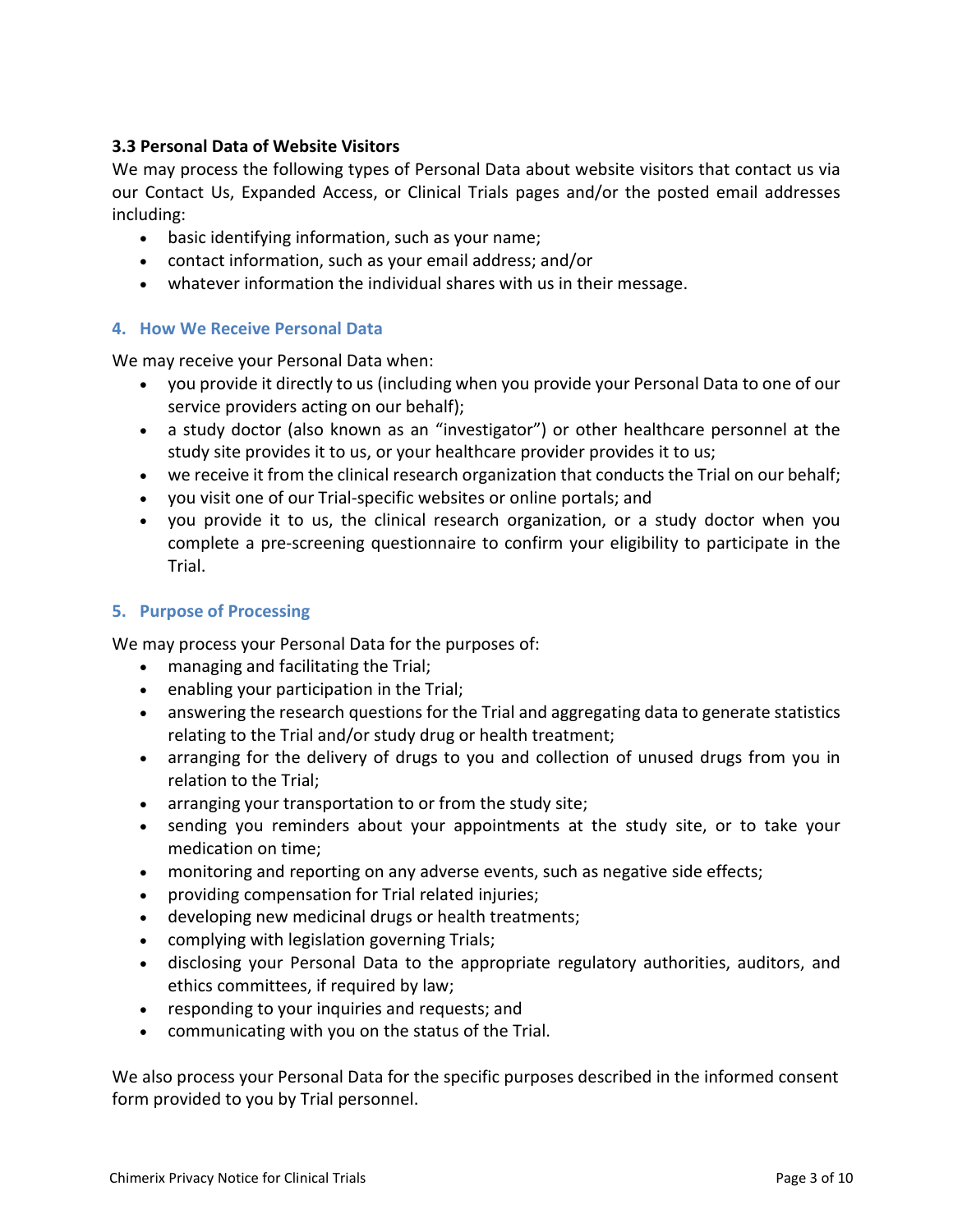#### <span id="page-3-0"></span>**6. Basis of Processing**

We may process your Personal Data on the basis of:

- **Consent**: We may ask for your consent, or if you are under the age of 16, the consent of your parent or guardian, to collect and process your Personal Data, including special categories of Personal Data, such as your health status and medical history.
- **Contract**: We may process your Personal Data to fulfil a contract we have with you.
- **Legitimate Interests**: We may process your Personal Data based on our legitimate interests in facilitating and managing our Trials.
- **Compliance with Legal Obligations**: We may need to process your Personal Data for us to comply with applicable laws or regulations, such as the laws regulating the safety and reliability of our Trials.
- **Public Interest**: We may process your Personal Data for reasons of public health interests to ensure adequate standards of quality and safety of the drugs or treatments we are developing.

Where we process your Personal Data based on your consent, you may withdraw your consent at any time. However, this will not affect the lawfulness of our processing before you withdrew your consent. It will also not affect processing performed on other lawful grounds. If you withdraw your consent, you may be ineligible to participate in the Trial.

Where we receive your Personal Data as part of a contract we may have with you, we require such Personal Data to be able to carry out the contract. Without that necessary Personal Data, we will not be able to fulfill our contractual obligation towards you.

Where we process Personal Data on the basis of our legitimate interests, we will always do so after a careful assessment which requires balancing your right to privacy and our legitimate interests. When we rely on legitimate interests as a lawful basis of processing, you have the right to ask us more about how we decided to choose this legal basis. To do so, please use the contact details provided in the section [15](#page-7-0) below.

If you are a participant in a Trial, we process special categories of Personal Data, such as your health status and medical history. The EU General Data Protection Regulation ("**GDPR**"), where this is the applicable law, requires that we must have an additional ground to process this type of information. Chimerix may process your special categories of Personal Data on the basis of your explicit consent, or where the processing is necessary for archiving purposes in the public interest, scientific or historical research purposes or statistical purposes.

The specific grounds on which we process your Personal Data, including your health data, may vary somewhat from the above in order to comply with the requirements of local laws in jurisdictions where we sponsor Trials. If you are a participant in a Trial, please refer to the informed consent form you signed when you joined the Trial for more information about the legal grounds on which we process your Personal Data.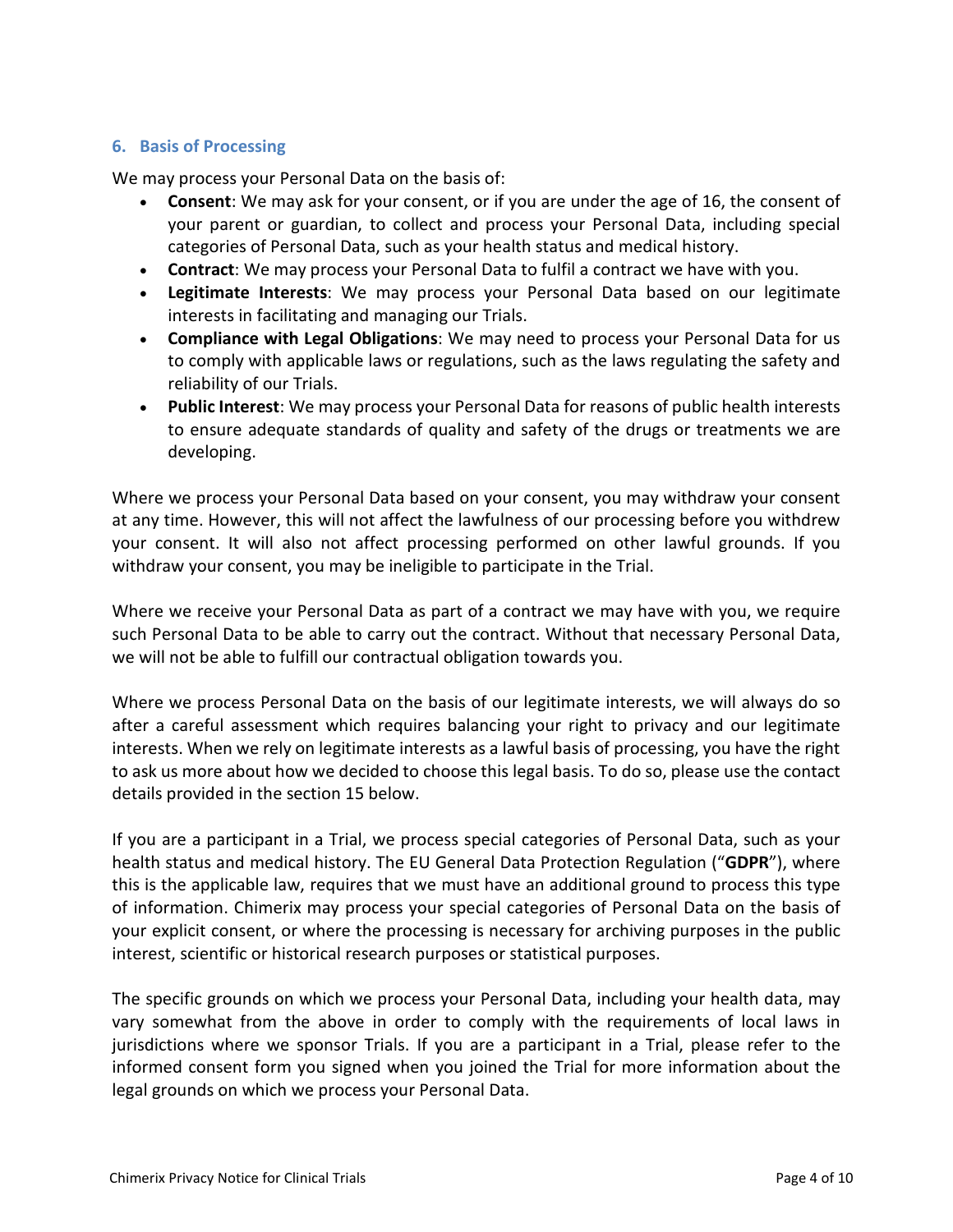#### **7. Cookies**

We do not use cookies on our website.

#### **8. Data Retention**

We will retain your Personal Data until we fulfil the purposes listed above, or for as long as we are required to keep it to comply with applicable laws or regulations.

Once your information has been entered into the Trial records, we cannot remove it without affecting the accuracy of the Trial and the test results. Some laws require us to keep Trial records for at least 25 years after the conclusion of the Trial. We will ensure that your Personal Data is safeguarded at all times.

## **9. Sharing Personal Data With Third Parties**

We may share Personal Data with our service providers who process Personal Data on our behalf, and who agree to use the Personal Data only to assist us in fulfilling the purposes of processing as described in Section [5](#page-2-0) above, or as required by law. Our service providers include parties providing:

- contract/clinical research organization services;
- preparation and submission of reports/documents to regulatory authorities;
- patient recruitment services;
- quality assurance, safety and pharmacovigilance software, and related services;
- data storage and archiving software and related services;
- data analytics and reporting software and services;
- services related to the collection, storage, testing, and transportation of biological material;
- services related to the delivery, transportation or collection of study drug during the Trial;
- software that randomly decides which treatment you will receive during the Trial;
- logistics and transport service providers; and
- electronic data capture software and hardware.

## **10. International Transfers of Personal Data**

The GDPR only allows us to transfer Personal Data outside of the European Union ("**EU**") or the European Economic Area ("**EEA**") if the country that the data is being transferred to offers an adequate level of protection for the Personal Data which is equivalent to EU law. Chimerix and some of the third parties are located in countries outside of the EU/EEA. In some cases, the European Commission may not have determined that those countries' data protection laws provide a level of protection for your Personal Data. When the GDPR applies to the processing of your Personal Data, we will only transfer your Personal Data to third parties in countries which are recognized as providing an adequate level of protection for Personal Data, or who provide appropriate safeguards to protect your Personal Data. These safeguards may include the model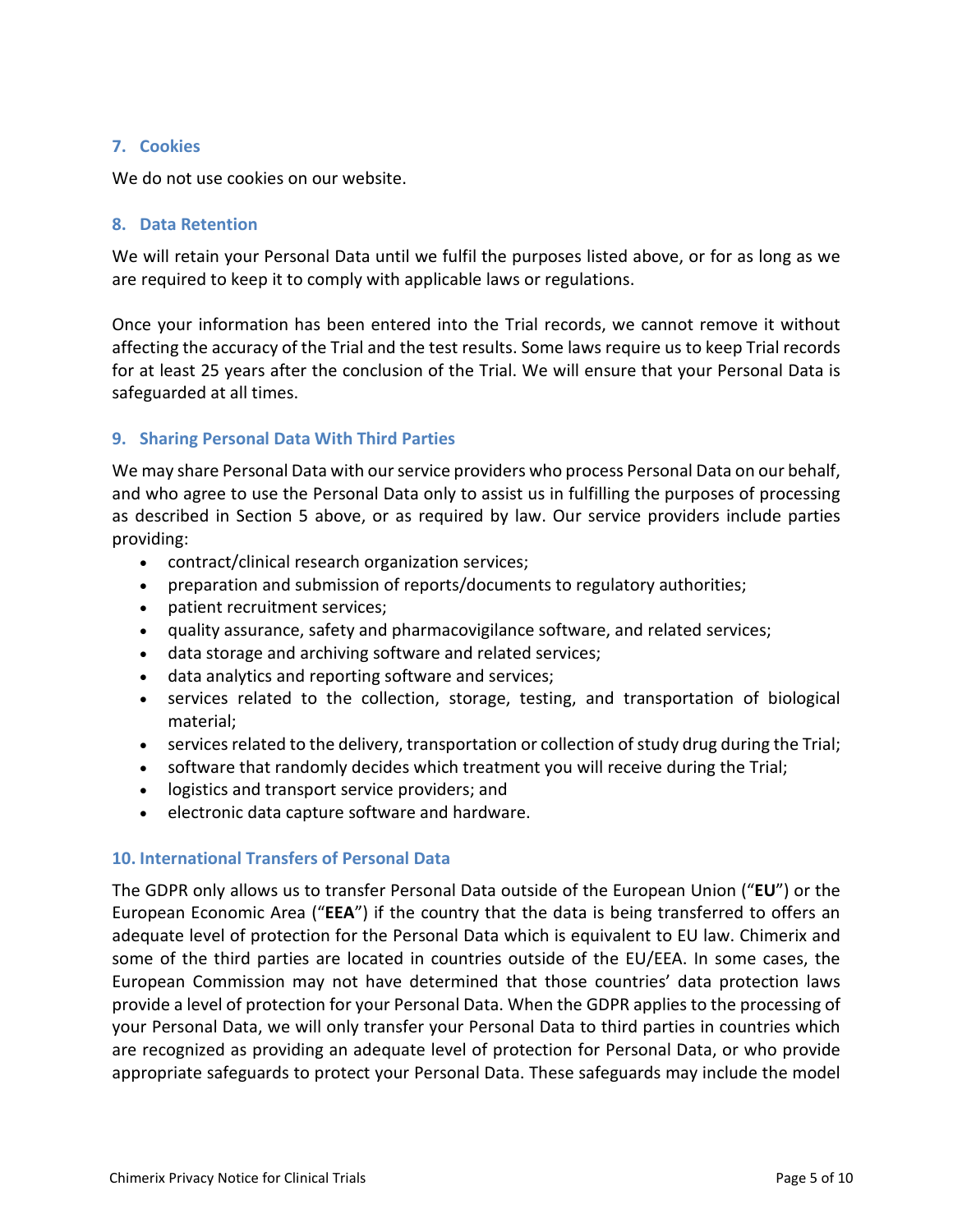data protection clauses approved by the European Commission as approved by the European Commission under [Article 46\(2\) of the GDPR.](https://gdpr.verasafe.com/article-46/)

## **11. Other Disclosures of Your Personal Data**

We may disclose your Personal Data:

- with regulators or competent authorities, to the extent necessary to comply with applicable laws, regulations and rules (including, without limitation, federal, state or local laws);
- to the extent required by law, or if we have a good-faith belief that we need to disclose it in order to comply with official investigations or legal proceedings (whether initiated by governmental/law enforcement officials, or private parties);
- if, in the future, we sell or transfer, or consider selling or transferring, part or all of our company, business, shares or assets to a third party, and we disclose your Personal Data to such third party in connection with the sale or transfer; or
- in the event that we are acquired by, or merged with, a third-party entity, or in the event of bankruptcy or a comparable event, we reserve the right to transfer, disclose or assign your Personal Data in connection with the foregoing events.

If we have to disclose your Personal Data to governmental/law enforcement officials, we may not be able to ensure that those officials will maintain the privacy and security of your Personal Data.

## **12. Data Integrity and Security**

We have implemented and will maintain technical, administrative, and physical measures that are reasonably designed to help protect Personal Data from unauthorized processing. This includes unauthorized access, disclosure, alteration, or destruction.

## **13. Your Privacy Rights**

Where we are obligated to do so by law, we are required to provide you with specific rights regarding your Personal Data that we collect and process.

For individual patients: to exercise the rights we explain below and to determine whether applicable laws afford you such rights, **please first speak with your study doctor instead of contacting us directly**.

**Right to Know What Happens to Your Personal Data**. You have the right to obtain from us all information regarding our data processing activities that concern you (or your child), such as how we collect and use your Personal Data, how long we will keep it, and who it will be shared with, among other things. We are informing you of how we process your Personal Data with this Notice.

**Right to Know What Personal Data We Have About You.** If we process your Personal Data, you will have the right to request access to (or to update or correct) that Personal Data. This means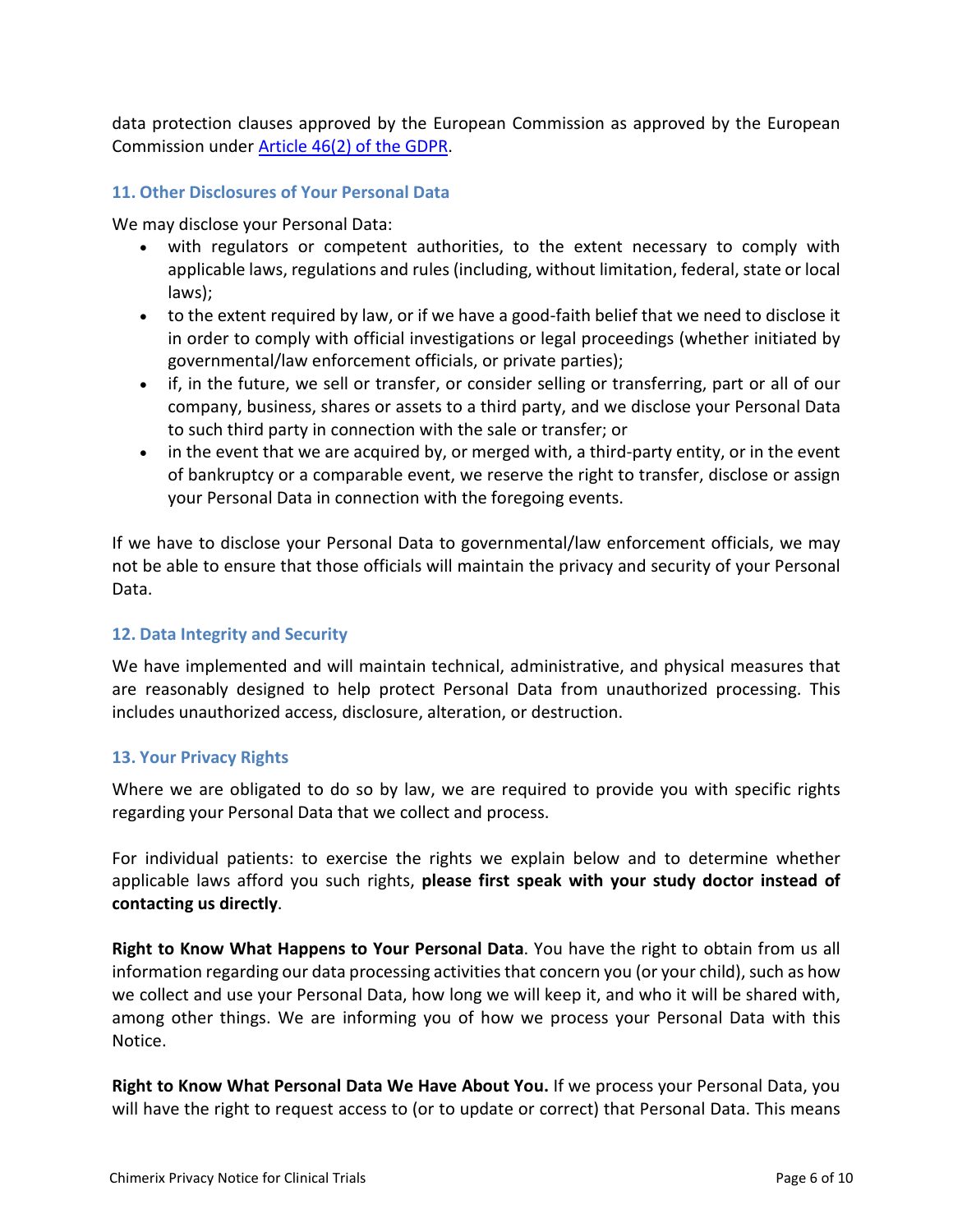that you have the right to ask us to confirm whether or not we process your Personal Data, and, where that is the case, obtain a copy of or access to your Personal Data and other related information such as:

- The categories of your Personal Data that we process;
- The categories of sources for your Personal Data;
- Our purposes for processing your Personal Data;
- Where possible, the retention period for your Personal Data, or, if not possible, the criteria used to determine the retention period;
- The categories of third parties with whom we share your Personal Data;
- The specific pieces of Personal Data we process about you in an easily-sharable format;
- The categories of parties that received your Personal Data from us;
- If we rely on legitimate interests as a lawful basis to process your Personal Data, the specific legitimate interests; and
- The appropriate safeguards used to transfer Personal Data from the EEA to a third country, if applicable.

Under some circumstances, we may deny your access request. In that event, we will respond to you with the reason for the denial.

**Right to Change Your Personal Data**. You can also ask us to correct, without undue delay, anything that you think is wrong with the Personal Data we have about you, and to complete any incomplete Personal Data.

**Right to Delete Your Personal Data**. You may ask for your Personal Data to be deleted. Sometimes we can delete your information, but other times it is not possible for either technical or legal reasons. If that is the case, we will consider if we can limit how we use it. We will also inform you of our reason for denying your deletion request.

**Right to Ask Us to Limit How We Process Your Personal Data**. You may also have the right to ask that we limit/restrict our processing of your Personal Data (e.g. if you ask us to only use or store your Personal Data for certain purposes). You have this right in certain circumstances, such as where you have reason to believe the data is inaccurate or the processing activity is unlawful.

**Right to Ask Us to Stop Using Your Personal Data**. You have the right to object to our processing of your Personal Data. We will always strive to fulfill your request. However, please note that there are occasions when doing so may not be possible, like when the law tells us we cannot do that, or where we need your Personal Data to complete the transaction for which we collected the Personal Data.

**Right to Withdraw Your Consent**. As discussed in Section [6](#page-3-0) above, if we requested your consent to process your Personal Data, you have the right to withdraw your consent at any time. However, this will not affect the lawfulness of our processing before you withdrew your consent. It will also not affect processing performed on other lawful grounds. If you withdraw your consent, you may be ineligible to participate in the Trial.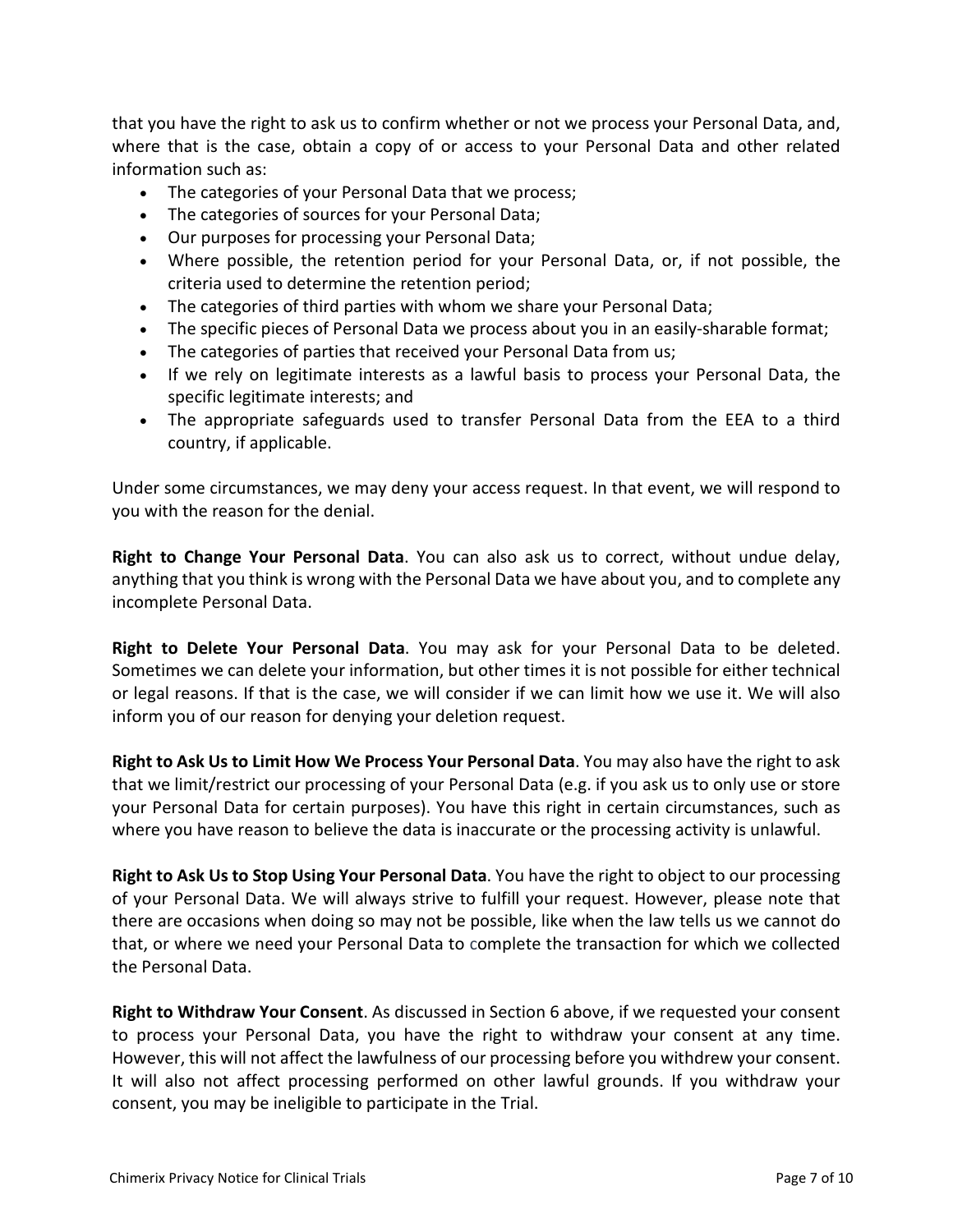**Right to Port or Move Your Personal Data**. You may also have the right to "data portability", which means that you may have the right to ask us to provide you with a copy of your Personal Data. If you exercise this right, we will provide you with a copy of your Personal Data in a structured, commonly used and machine-readable format.

To exercise any of your privacy rights or raise any other questions, please contact us by using the information in the "Contact Us" section below. You also have the right to lodge a complaint with a data protection regulator in one or more EEA member States.

# **14. Privacy of Children**

The website content is intended for users over the age of 18. Since it is impossible to determine the age of individuals who navigate to our websites, we encourage the legal guardians to contact us if they confirm unauthorized data provision by their children in order to delete their data. If we learn that a child under 18 has volunteered personally identifying and/or health-related personal information on the website, or that a provider has volunteered information about a patient who is identified as younger than 18, we will delete such information from our active databases in accordance with our deletion policy.

In case we need to collect Personal Data of minors (i.e. under the age of 18), we endeavour to collect such data from their legal guardian provided that a legal basis for collecting such data exists.

## <span id="page-7-0"></span>**15. Contact Us**

If you have any questions about this Notice or our processing of your Personal Data, please first speak with your study doctor. You may also contact our Data Protection Officer directly using the contact details listed in Section [17](#page-9-0) below. Upon receipt of your request, please allow up to one month for us to reply.

## **16. Data Protection Representative**

While you may contact us at any time, our data protection representative can be contacted about matters related to the processing of your Personal Data.

## **European Union Representative**

We have appointed DataRep as our representative in the EU for data protection matters. DataRep can be contacted on matters related to the processing of Personal Data. If you want to raise a question to us, or otherwise exercise your rights in respect of your personal data, you may do so by:

- Sending an email to DataRep at [datarequest@datarep.com](mailto:datarequest@datarep.com) quoting <Chimerix, Inc.> in the Subject Line,
- Contacting DataRep on their online webform at [www.datarep.com/data-request](http://www.datarep.com/data-request), or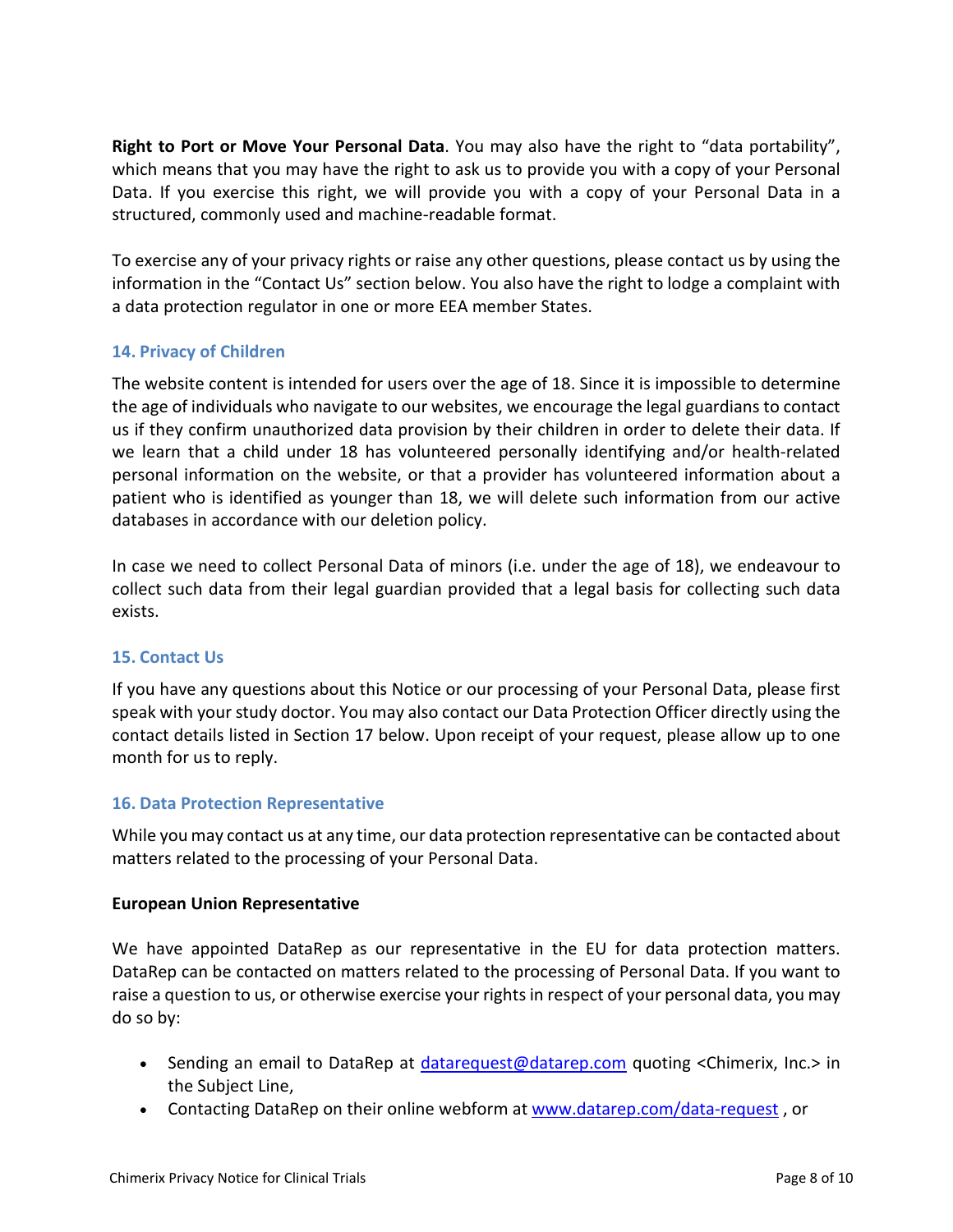• Mailing your inquiry to DataRep at the most convenient of the addresses below.

**PLEASE NOTE: when mailing inquiries, it is ESSENTIAL that you address your letters for 'DataRep'** and not 'Chimerix, Inc.' or your inquiry may not reach the DataRep representative of Chimerix. Please refer clearly to Chimerix, Inc. in the body of your letter. On receiving your correspondence, we may request evidence of your identity, to ensure your personal data and information connected with it is not provided to anyone other than you.

If you have concerns over how DataRep will handle your personal data they will require to undertake their representative services, please refer to DataRep's privacy notice at www.datarep.com/privacy -policy

| Country               | <b>Address</b>                                                                                           |
|-----------------------|----------------------------------------------------------------------------------------------------------|
| <b>Austria</b>        | DataRep, City Tower, Brückenkopfgasse 1/6. Stock, Graz, 8020, Austria                                    |
| <b>Belgium</b>        | DataRep, Place de L'Université 16, Louvain-La-Neuve, Waals Brabant, 1348,<br>Belgium                     |
| <b>Bulgaria</b>       | DataRep, 132 Mimi Balkanska Str., Sofia, 1540, Bulgaria                                                  |
| <b>Croatia</b>        | DataRep, Ground & 9th Floor, Hoto Tower, Savska cesta 32, Zagreb, 10000, Croatia                         |
| <b>Cyprus</b>         | DataRep, Victory House, 205 Archbishop Makarios Avenue, Limassol, 3030, Cyprus                           |
| <b>Czech Republic</b> | DataRep, IQ Ostrava Ground floor, 28. rijna 3346/91, Ostrava-mesto, Moravska,<br>Ostrava, Czech Republic |
| <b>Denmark</b>        | DataRep, Lautruphøj 1-3, Ballerup, 2750, Denmark                                                         |
| <b>Estonia</b>        | DataRep, 2 <sup>nd</sup> Floor, Tornimae 5, Tallinn, 10145, Estonia                                      |
| <b>Finland</b>        | DataRep, Luna House, 5.krs, Mannerheimintie 12 B, Helsinki, 00100, Finland                               |
| <b>France</b>         | DataRep, 72 rue de Lessard, Rouen, 76100, France                                                         |
| Germany               | DataRep, 3rd and 4th floor, Altmarkt 10 B/D, Dresden, 01067, Germany                                     |
| <b>Greece</b>         | DataRep, 24 Lagoumitzi str, Athens, 17671, Greece                                                        |
| <b>Hungary</b>        | DataRep, President Centre, Kálmán Imre utca 1, Budapest, 1054, Hungary                                   |
| Iceland               | DataRep, Kalkofnsvegur 2, 101 Reykjavík, Iceland                                                         |
| <b>Ireland</b>        | DataRep, The Cube, Monahan Road, Cork, T12 H1XY, Republic of Ireland                                     |
| <b>Italy</b>          | DataRep, Viale Giorgio Ribotta 11, Piano 1, Rome, Lazio, 00144, Italy                                    |
| Latvia                | DataRep, 4th & 5th floors, 14 Terbatas Street, Riga, LV-1011, Latvia                                     |
| Liechtenstein         | DataRep, City Tower, Brückenkopfgasse 1/6. Stock, Graz, 8020, Austria                                    |
| Lithuania             | DataRep, 44A Gedimino Avenue, 01110 Vilnius, Lithuania                                                   |
| Luxembourg            | DataRep, BPM 335368, Banzelt 4 A, 6921, Roodt-sur-Syre, Luxembourg                                       |
| <b>Malta</b>          | DataRep, Tower Business Centre, 2nd floor, Tower Street, Swatar, BKR4013, Malta                          |
| <b>Netherlands</b>    | DataRep, Cuserstraat 93, Floor 2 and 3, Amsterdam, 1081 CN, Netherlands                                  |
| <b>Norway</b>         | DataRep, C.J. Hambros Plass 2c, Oslo, 0164, Norway                                                       |
| <b>Poland</b>         | DataRep, Budynek Fronton ul Kamienna 21, Krakow, 31-403, Poland                                          |
| Portugal              | DataRep, Torre de Monsanto, Rua Afonso Praça 30, 7th floor, Algès, Lisbon, 1495-<br>061, Portugal        |